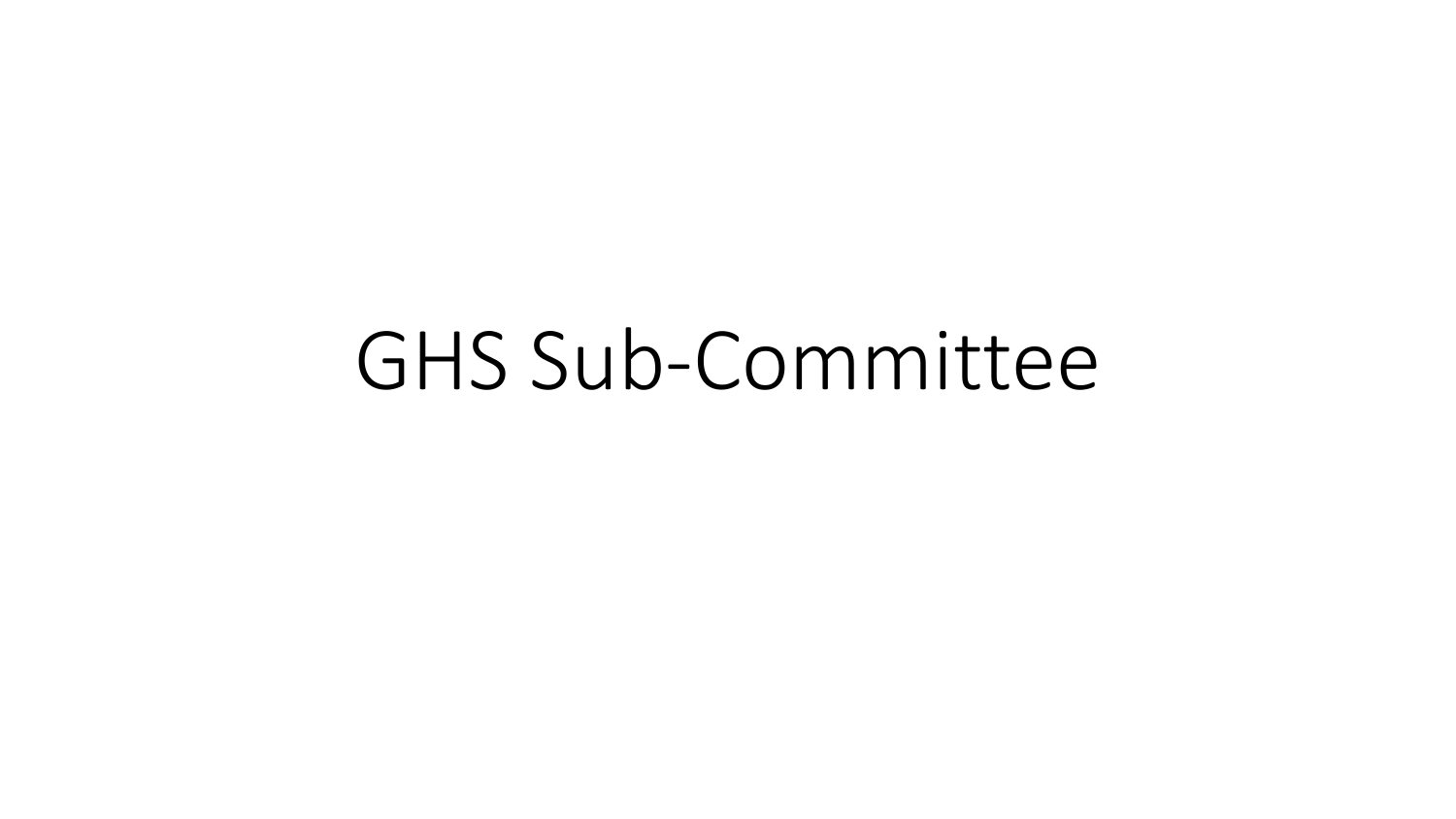It is a ECOSOC subsidiary body responsible for:

- (a) Acting as custodian of the globally harmonized system of classification and labelling of chemicals, managing and giving direction to the harmonization process;
- (b) Keeping the system up to date, as necessary, considering the need to introduce changes to ensure its continued relevance and practical utility, and determining the need for and timing of the updating of technical criteria, while working with existing bodies, as appropriate;
- (c) Promoting understanding and use of the system and encourage feedback;
- (d) Making the system available for worldwide use and application;
- (e) Making guidance available on the application of the system, and on the interpretation and use of technical criteria to support consistency of application;
- (f) Preparing work programmes and submit recommendations to the Committee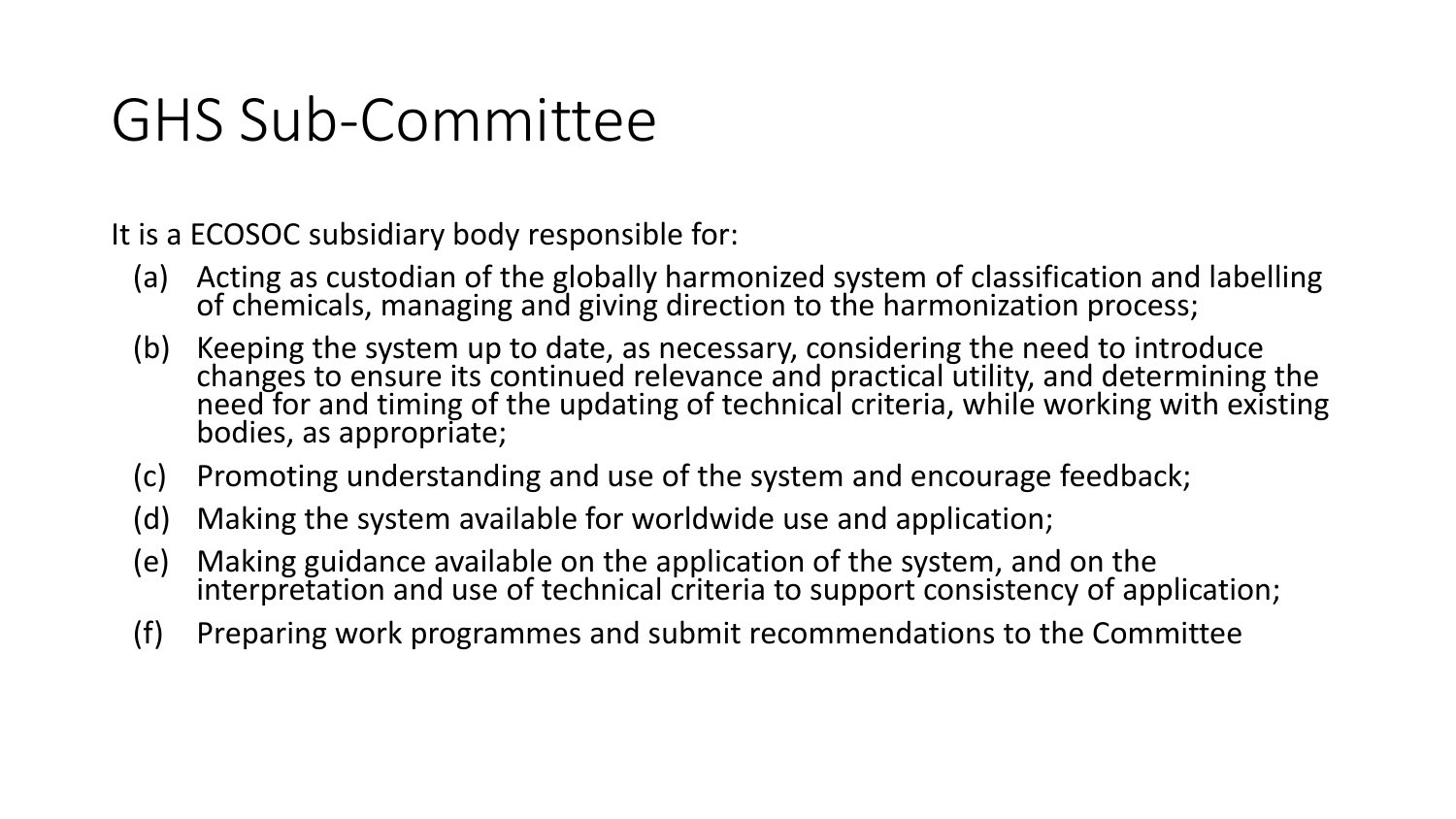- GHS Sub-Committee focal points:
	- For physical hazards: ECOSOC Sub-Committee of Experts on the transport of dangerous goods (TDG Sub-Committee)
	- For health and environmental hazards: OECD
	- For hazard communication: ILO
	- For training and capacity building: UNITAR/ILO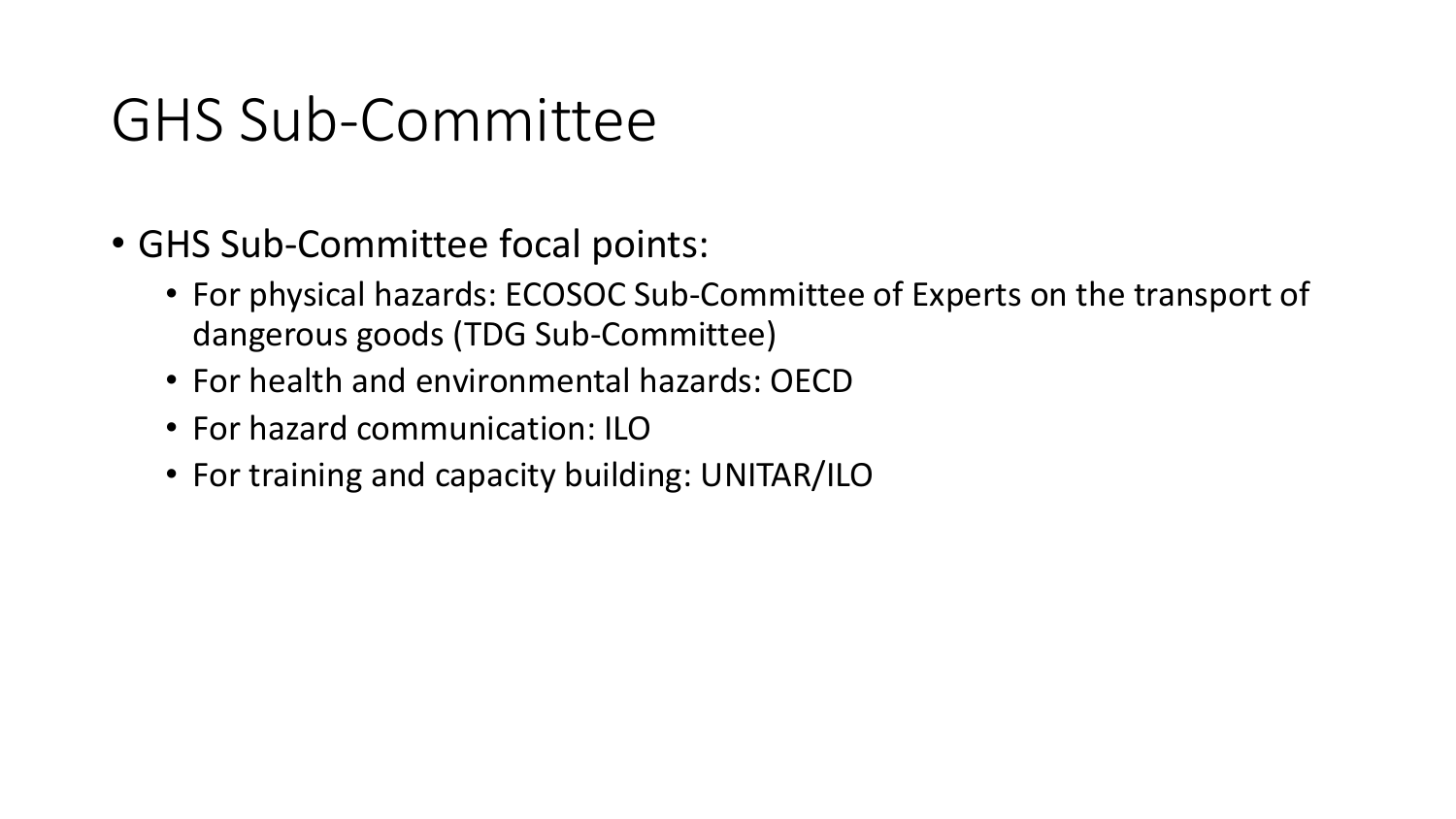# GHS Sub-Committee: Composition

- 36 full members:
	- Argentina, Australia, Austria, Belgium, Brazil, Canada, China, Czechia, Finland, France, Germany, India, Iran, Italy, Mexico, Morocco, Netherlands, Norway, Poland, Republic of Korea, Russian Federaion, South Africa, Spain, Sweden, Switzlernad, United Kindgom and United States of America
- All other UN member States can participate as observers (i.e: without the possibility to cast a vote)
- A large number of NGOs representing the interests of the chemical industry worldwide also participate in the sessions as observers
- United Nations entities (UNITAR, ILO, UNEP…) as well as intergovermental organisations (OECD, EU…) can also participate as observers)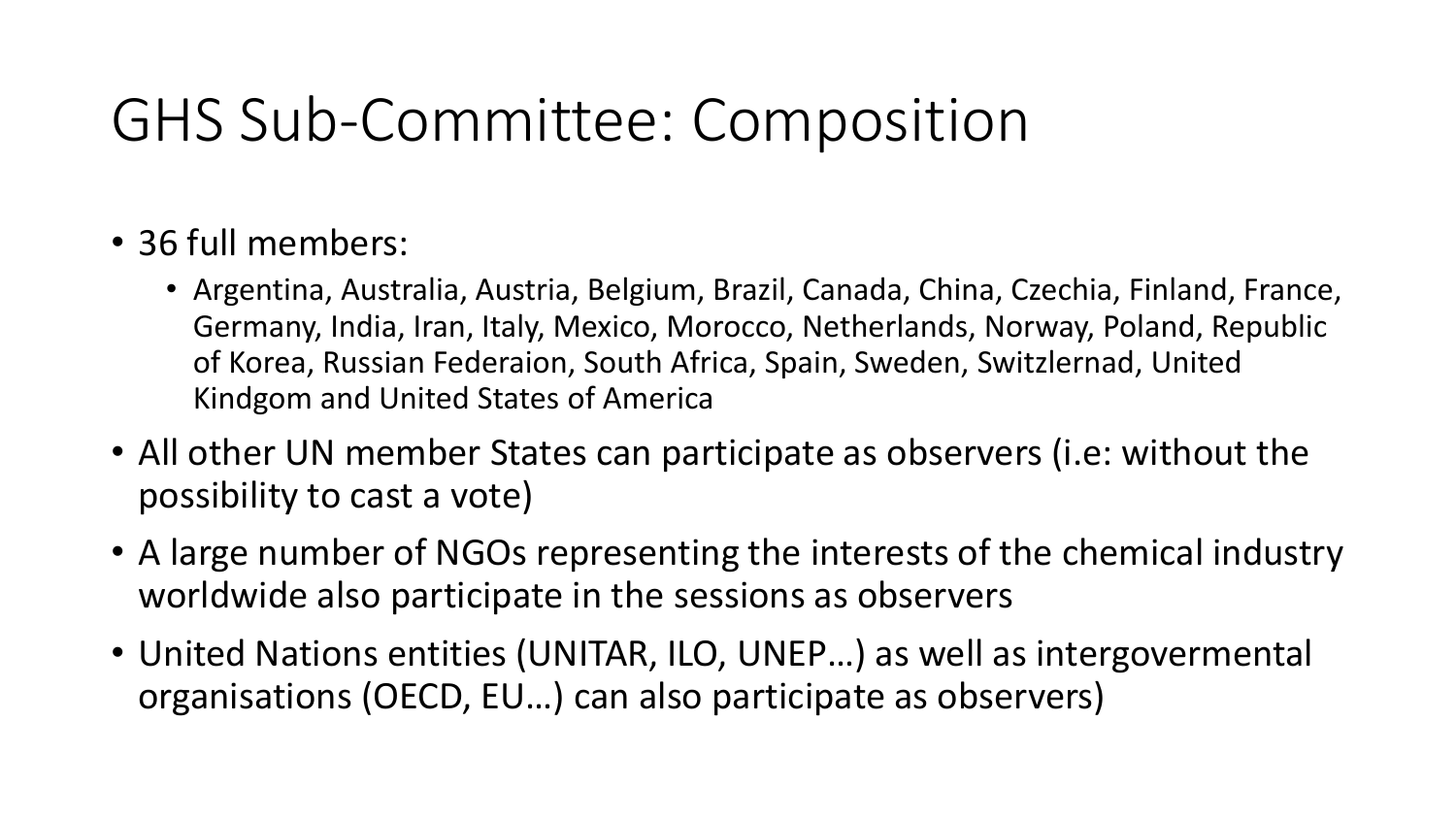meetings and programme of work

- Works on a 2-year cycle (current cycle: 2021-2022)
- Meets twice a year (usually in July and December) in Geneva
- Simultaneous interpretation into Spanish is provided during the sessions
- Calendar of meetings: https://unece.org/info/events/unece[meetings-and-events/transport/dangerous%20goods](https://unece.org/info/events/unece-meetings-and-events/transport/dangerous%20goods)
- Programme of work for each biennium: adopted every two years (even years) by the parent Committee and endorsed by ECOSOC
	- Programme of work for 2021-2022: see Annex II to document [https://unece.org/sites/default/files/2021-01/ST-SG-AC10-C4-78e\\_0.pdf](https://unece.org/sites/default/files/2021-01/ST-SG-AC10-C4-78e_0.pdf)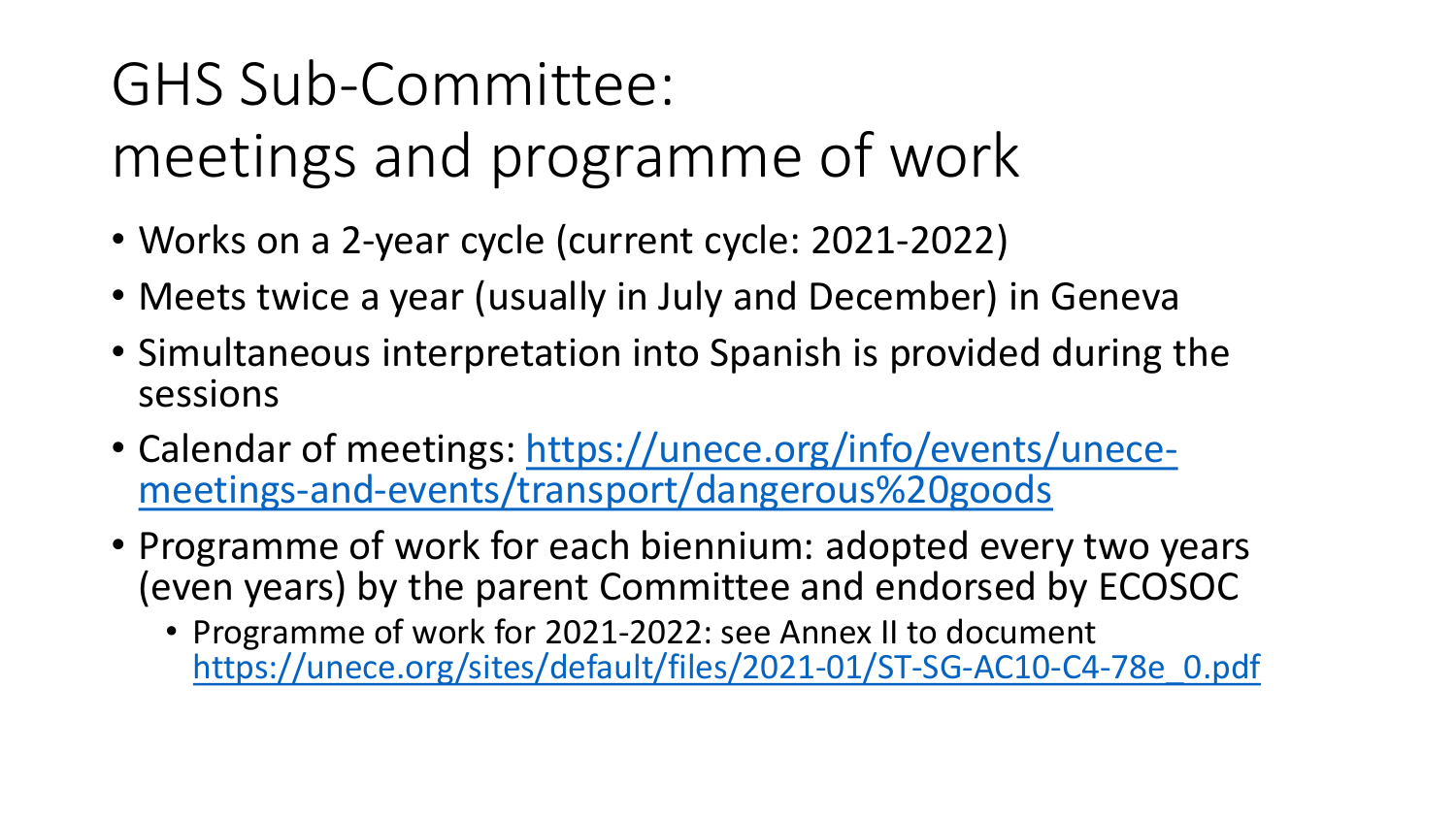- Given the current low representation of Latin American countries, their participation in the sessions would be most welcome
- Participation would give them the possibility:
	- To be involved in the discussions on all the proposals submitted for consideration by the Sub-Committee
	- To benefit from the experience of a large number of experts on implementation issues at national and regional level
	- To make the Sub-Comittee aware of specific challenges and difficulties encountered with implementation in the region and get technical support and advice to address them
	- To inform the Sub-Committee about progress with GHS implementation in the region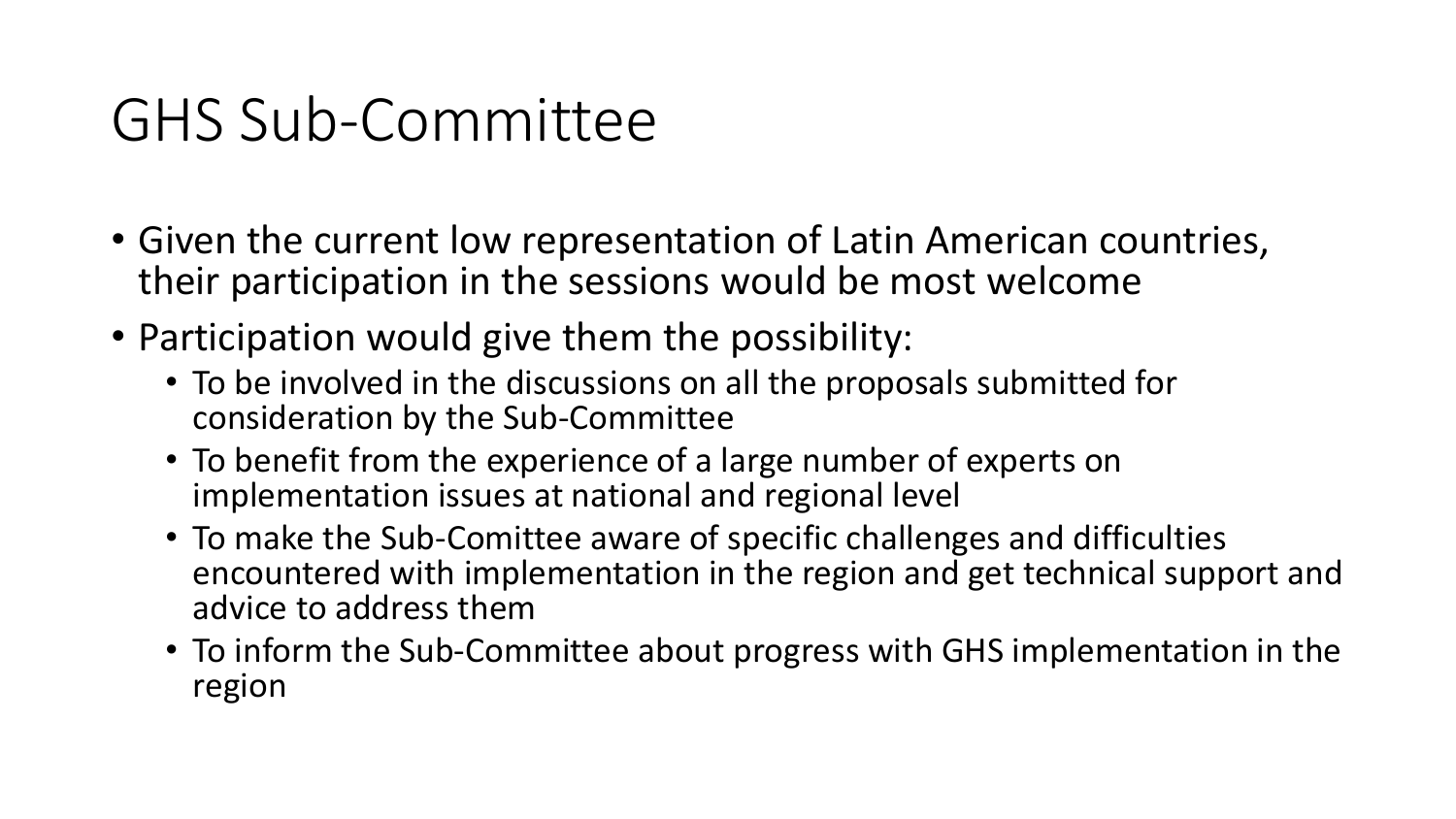#### GHS Sub-Committee: outcomes

- At the end of each biennium, the Sub-Committee presents a set of recommendations to the Committee, i.e.: a list of amendments to the GHS
- Once the amendments have been endorsed by the Committee and ECOSOC, they are incorporated into a new revised version of the GHS
- The latest published revised edition is Rev.8 (2019): <https://unece.org/ghs-rev8-2019>
- GHS Rev.9 will be published by the end of June 2021